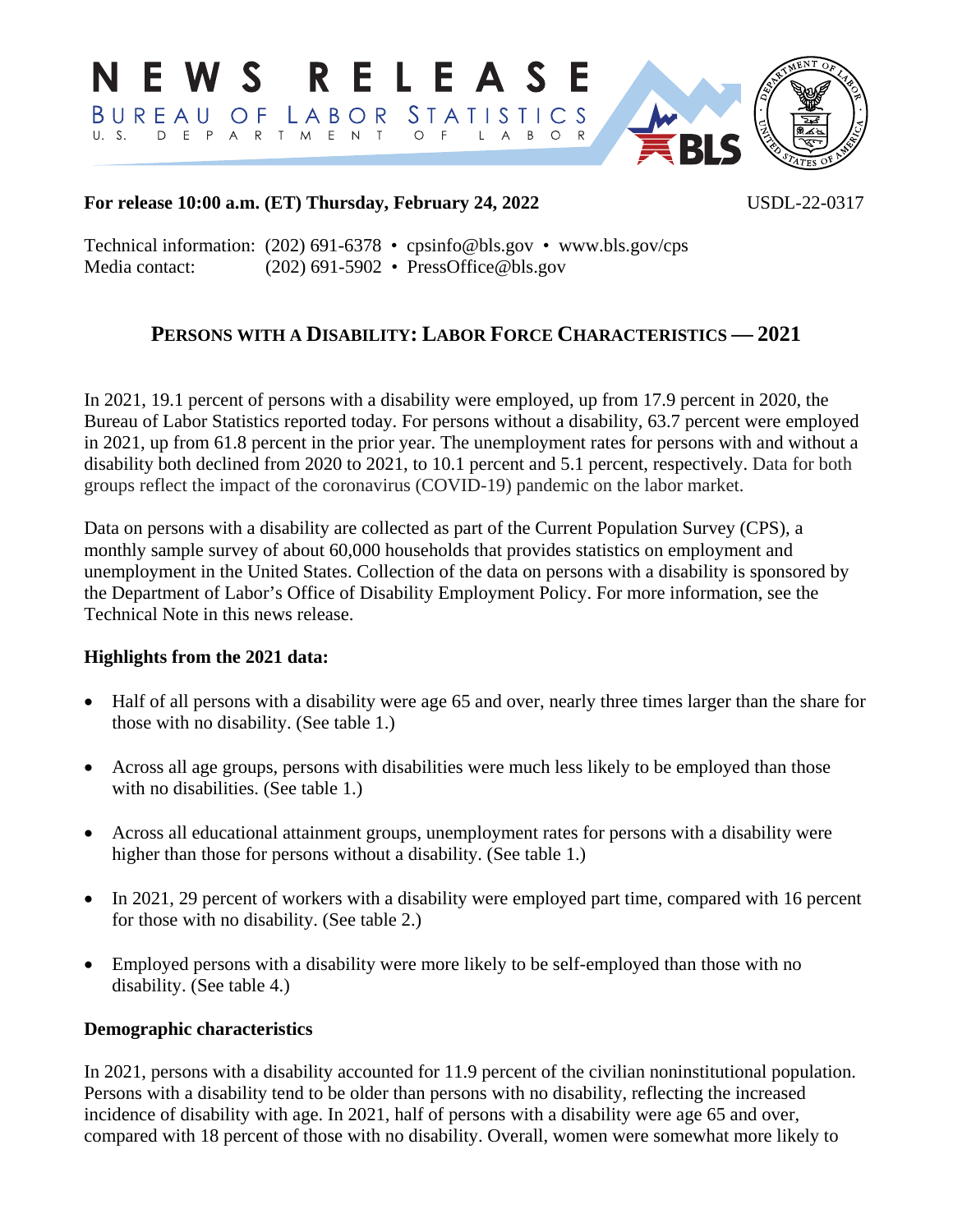have a disability than men, partly reflecting the greater life expectancy of women. In 2021, the prevalence of disability continued to be higher for Blacks and Whites than for Hispanics and Asians. (See table 1.)

# **Employment**

The employment-population ratio—that is, the percent of the population that is employed—for persons with a disability increased by 1.2 percentage points from the prior year to 19.1 percent in 2021. This was nearly the same ratio as in 2019 (19.3 percent), before the impact of the pandemic. The ratio for those without a disability, at 63.7 percent in 2021, increased by 1.9 percentage points over the year but was 2.6 percentage points lower than in 2019. The lower ratio among persons with a disability reflects, in part, the older age profile of persons with a disability; older workers are less likely to be employed, regardless of disability status. However, across all age groups, persons with a disability were much less likely to be employed than those with no disability. (See tables A and 1.)

In 2021, the employment-population ratio for persons with a disability ages 16 to 64 increased to 31.4 percent, while the ratio for persons without a disability in the same age group increased to 72.5 percent. The ratios for persons age 65 and over with a disability (6.9 percent) and without a disability (22.3 percent) showed little or no change from the prior year. (See table A.)

Persons with a disability were less likely to have completed a bachelor's degree and higher than those with no disability. Among both groups, those who had attained higher levels of education were more likely to be employed than those who had attained less education. Across all levels of education in 2021, persons with a disability were much less likely to be employed than were their counterparts with no disability. (Educational attainment data are presented for those age 25 and over.) (See table 1.)

Workers with a disability were more likely to be employed part time than those with no disability. Among workers with a disability, 29 percent usually worked part time in 2021, compared with 16 percent of those without a disability. The proportion of workers with a disability who worked part time for economic reasons was higher than their counterparts without a disability (4 percent, compared with 3 percent). These individuals were working part time because their hours had been reduced or because they were not able to find a full-time job. (See table 2.)

In 2021, persons with a disability were more likely to work in service occupations than those with no disability (18.2 percent, compared with 15.9 percent). Workers with a disability were also more likely than those with no disability to work in production, transportation, and material moving occupations (14.6 percent, compared with 12.6 percent) and sales and office occupations (21.4 percent, compared with 19.7 percent). Persons with a disability were less likely to work in management, professional, and related occupations than those without a disability (36.5 percent, compared with 42.7 percent). (See table 3.)

A larger share of workers with a disability were self-employed in 2021 than were those with no disability (9.6 percent versus 6.4 percent). In contrast, a smaller share of workers with a disability were private wage and salary workers (76.5 percent) than were those without a disability (80.0 percent). The proportion of persons employed in government was about the same for both persons with a disability and persons without a disability (13.9 percent and 13.6 percent, respectively). (See table 4.)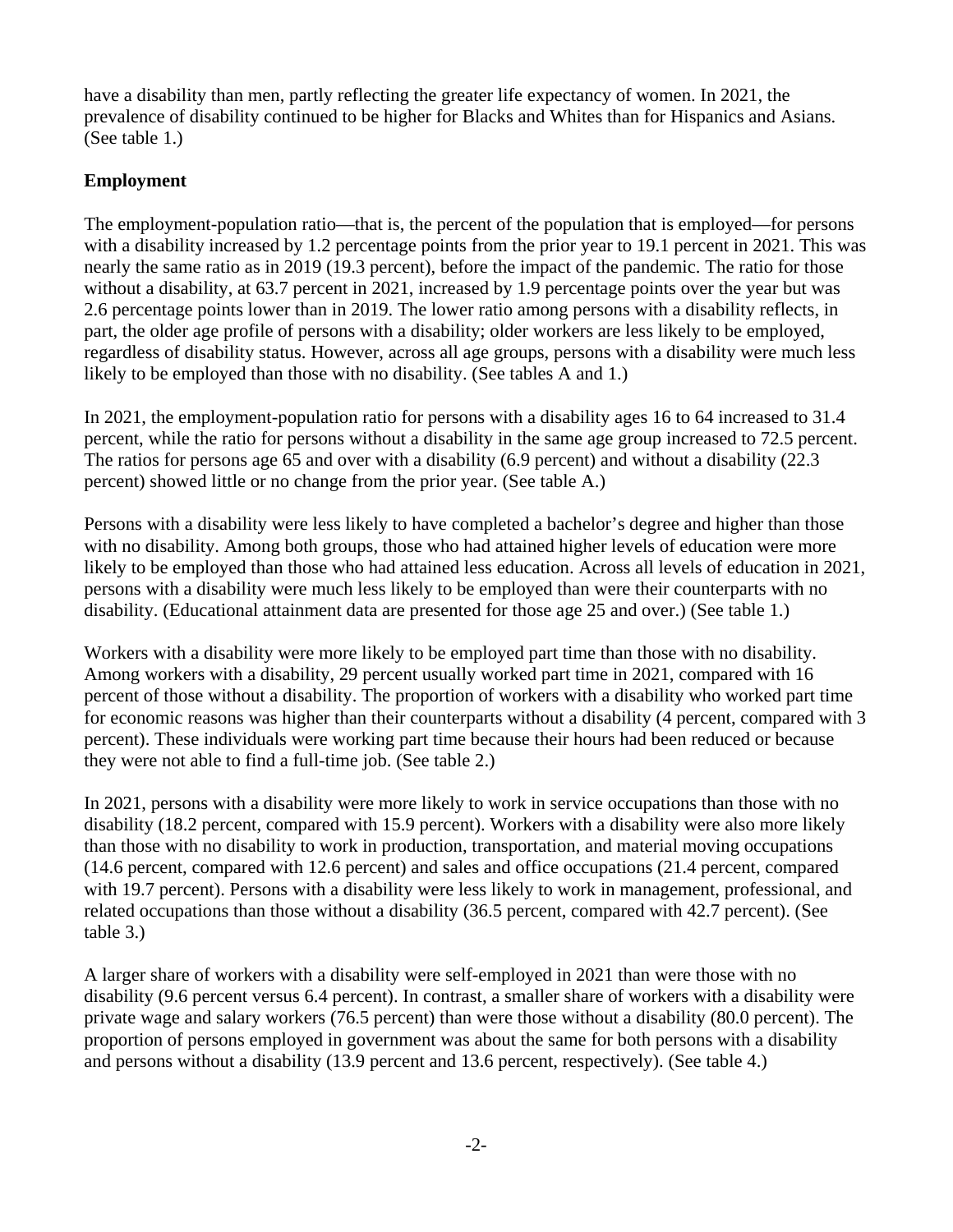# **Unemployment**

The unemployment rate for persons with a disability, at 10.1 percent in 2021, decreased by 2.5 percentage points from the previous year but remains higher than in 2019 (7.3 percent). The jobless rate for those with a disability was about twice as high as the rate for those without a disability. (Unemployed persons are those who did not have a job, were available for work, and were actively looking for a job in the 4 weeks preceding the survey.) The unemployment rate for persons without a disability decreased by 2.8 percentage points to 5.1 percent in 2021. (See tables A and 1.)

At 10.1 percent in 2021, the unemployment rate for men with a disability was the same as for women with a disability. The unemployment rates for both men and women with a disability decreased from 2020 to 2021; however, both remain above their 2019 rates.

Among persons with a disability, the jobless rates for Blacks (15.1 percent) and Hispanics (13.3 percent) were higher than the rates for Whites (9.3 percent) and Asians (8.5 percent) in 2021. The rates for Whites, Asians, and Hispanics decreased from 2020 to 2021, while the rate for Blacks showed little change. (See table 1.)

# **Not in the labor force**

Persons who are neither employed nor unemployed are not in the labor force. A large proportion of persons with a disability—about 8 in 10—were not in the labor force in 2021, compared with about 3 in 10 of those with no disability. In part, this reflects the older age profile of persons with a disability; persons age 65 and over are much less likely to participate in the labor force than younger age groups. Across all age groups, however, persons with a disability were more likely to be out of the labor force than those with no disability. (See table 1.)

For persons with and without a disability, the vast majority of those not in the labor force reported that they do not want a job. In 2021, 3 percent of those with a disability and 7 percent of those without a disability wanted a job. Among those who do want a job, a subset are classified as marginally attached to the labor force. These individuals wanted and were available to work and had looked for a job sometime in the prior 12 months. They were not counted as unemployed because they had not searched for work in the 4 weeks preceding the survey. (Persons marginally attached to the labor force include discouraged workers.) Less than 1 percent of persons with a disability and about 2 percent of persons without a disability were marginally attached to the labor force in 2021. (See table 5.)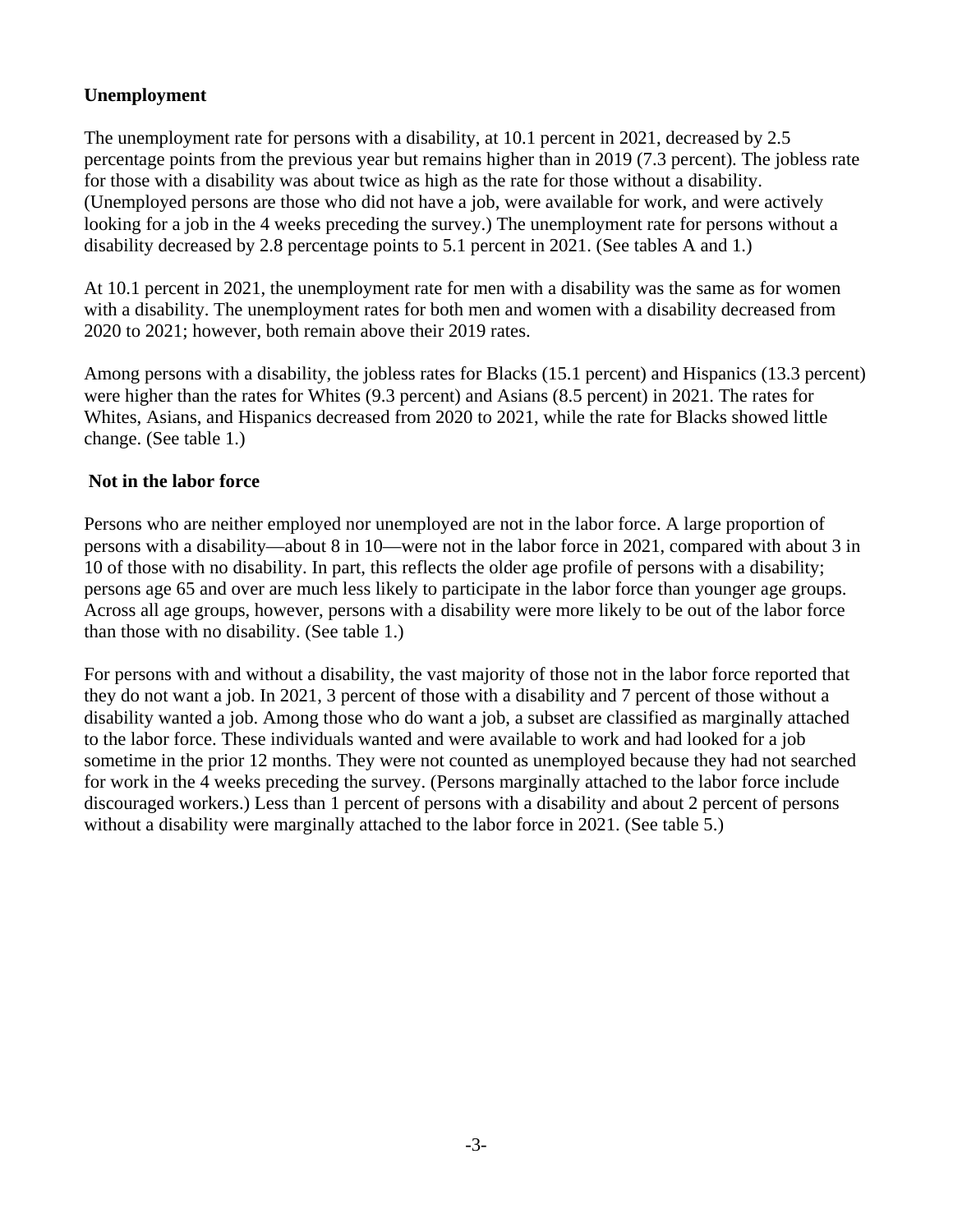### **Table A. Employment status of the civilian noninstitutional population by disability status and age, 2020 and 2021 annual averages** [Numbers in thousands]

|                                   |                                | 2020              |                      | 2021                           |                   |                      |
|-----------------------------------|--------------------------------|-------------------|----------------------|--------------------------------|-------------------|----------------------|
| Characteristic                    | Total, 16<br>years<br>and over | 16 to 64<br>years | 65 years<br>and over | Total, 16<br>years<br>and over | 16 to 64<br>years | 65 years<br>and over |
| PERSONS WITH A DISABILITY         |                                |                   |                      |                                |                   |                      |
|                                   | 29,918                         | 14,826            | 15,092               | 31,084                         | 15,586            | 15,498               |
|                                   | 6,123                          | 4,979             | 1.144                | 6,619                          | 5,477             | 1,142                |
|                                   | 20.5                           | 33.6              | 7.6                  | 21.3                           | 35.1              | 7.4                  |
|                                   | 5,354                          | 4,310             | 1,043                | 5,950                          | 4,886             | 1,063                |
|                                   | 17.9                           | 29.1              | 6.9                  | 19.1                           | 31.4              | 6.9                  |
|                                   | 769                            | 669               | 101                  | 669                            | 591               | 78                   |
|                                   | 12.6                           | 13.4              | 8.8                  | 10.1                           | 10.8              | 6.8                  |
|                                   | 23,796                         | 9,847             | 13,948               | 24,465                         | 10,108            | 14,357               |
| <b>PERSONS WITH NO DISABILITY</b> |                                |                   |                      |                                |                   |                      |
|                                   | 230,411                        | 190,895           | 39,515               | 230,361                        | 189,669           | 40,692               |
|                                   | 154,620                        | 145,151           | 9,469                | 154,585                        | 145,127           | 9,458                |
|                                   | 67.1                           | 76.0              | 24.0                 | 67.1                           | 76.5              | 23.2                 |
|                                   | 142,441                        | 133,667           | 8,774                | 146,631                        | 137,567           | 9,064                |
|                                   | 61.8                           | 70.0              | 22.2                 | 63.7                           | 72.5              | 22.3                 |
|                                   | 12,178                         | 11,484            | 694                  | 7,954                          | 7,560             | 394                  |
|                                   | 7.9                            | 7.9               | 7.3                  | 5.1                            | 5.2               | 4.2                  |
|                                   | 75,791                         | 45,744            | 30,047               | 75,776                         | 44,542            | 31,234               |

NOTE: Updated population controls are introduced annually with the release of January data.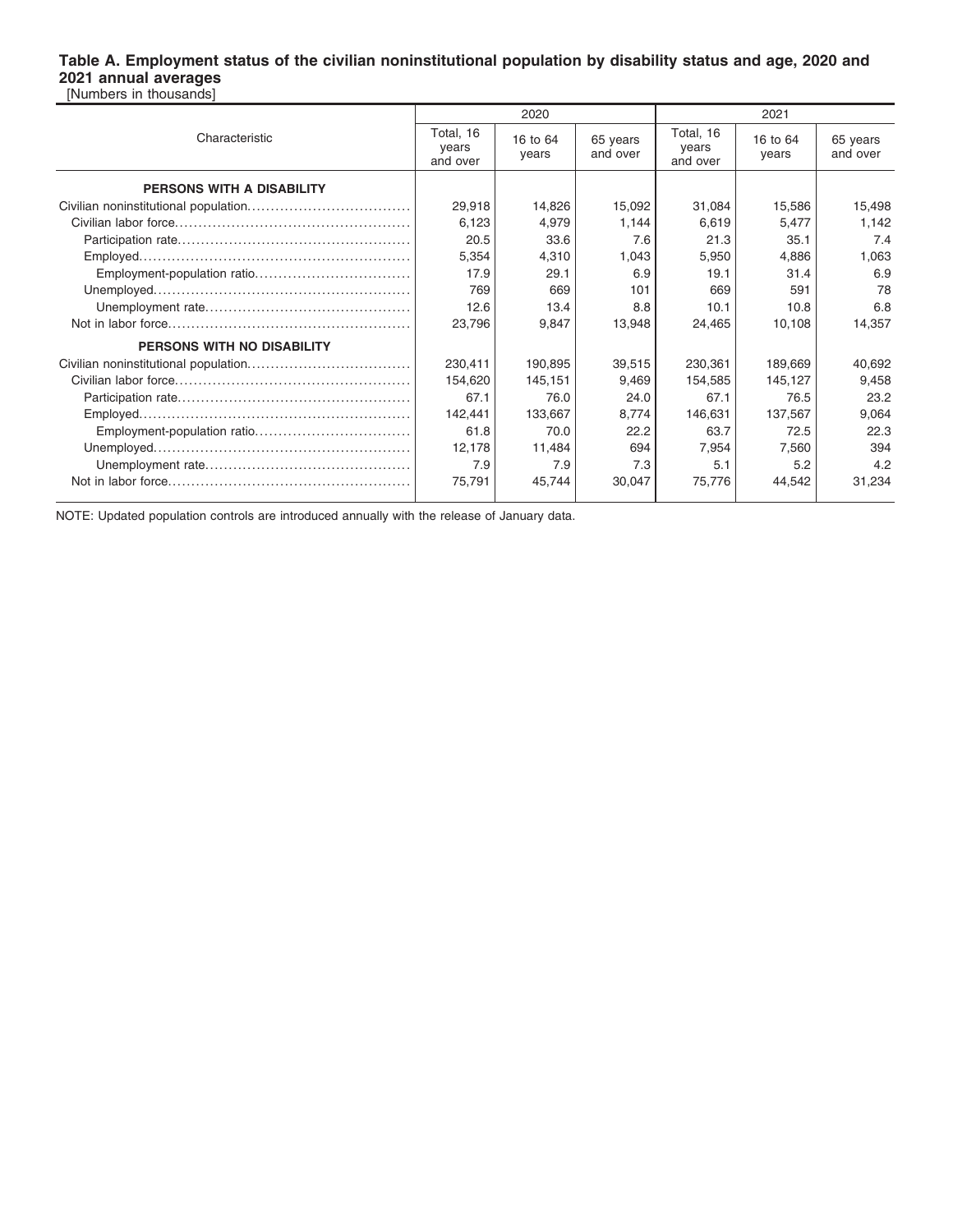# **Technical Note**

 The estimates in this release are based on annual average data obtained from the Current Population Survey (CPS). The CPS, which is conducted by the U.S. Census Bureau for the Bureau of Labor Statistics (BLS), is a monthly survey of about 60,000 eligible households that provides information on the labor force status, demographics, and other characteristics of the nation's civilian noninstitutional population age 16 and over.

 Questions were added to the CPS in June 2008 to identify persons with a disability in the civilian noninstitutional population age 16 and over. The addition of these questions allowed the BLS to begin releasing monthly labor force data from the CPS for persons with a disability. The collection of these data is sponsored by the Department of Labor's Office of Disability Employment Policy.

 If you are deaf, hard of hearing, or have a speech disability, please dial 7-1-1 to access telecommunications relay services.

#### **Reliability of the estimates**

 Statistics based on the CPS are subject to both sampling and nonsampling error. When a sample, rather than the entire population, is surveyed, there is a chance that the sample estimates may differ from the true population values they represent. The component of this difference that occurs because samples differ by chance is known as *sampling error*, and its variability is measured by the standard error of the estimate. There is about a 90-percent chance, or level of confidence, that an estimate based on a sample will differ by no more than 1.6 standard errors from the true population value because of sampling error. BLS analyses are generally conducted at the 90-percent level of confidence.

 The CPS data also are affected by *nonsampling error*. Nonsampling error can occur for many reasons, including the failure to sample a segment of the population, inability to obtain information for all respondents in the sample, inability or unwillingness of respondents to provide correct information, and errors made in the collection or processing of the data.

 Additional information about the reliability of data from the CPS and estimating standard errors is available at

www.bls.gov/cps/documentation.htm#reliability.

 CPS estimates are controlled to population totals that are available by age, sex, race, and Hispanic ethnicity. These controls are developed by the Census Bureau and are based on complete population counts obtained in the decennial census. In the years between decennial censuses, they incorporate the latest information about population change (births, deaths, and net international migration). As part of its annual update of population estimates, the Census Bureau introduces adjustments to the total population controls. The updated controls typically have a negligible impact on unemployment rates and other ratios. The estimates of the population of persons with a disability are not controlled to independent population totals of persons with a disability because such data are not available. Without independent population totals, sample-based estimates are more apt to vary from one time period to the next. Information about population controls is available at www.bls.gov/cps/documentation.htm#pop.

#### **Disability questions and concepts**

 The CPS uses a set of six questions to identify persons with disabilities. In the CPS, persons are classified as having a disability if there is a response of "yes" to any of these questions. The disability questions appear in the CPS in the following format:

 This month we want to learn about people who have physical, mental, or emotional conditions that cause serious difficulty with their daily activities. Please answer for household members who are 15 years and over.

- Is anyone deaf or does anyone have serious difficulty hearing?
- Is anyone blind or does anyone have serious difficulty seeing even when wearing glasses?
- Because of a physical, mental, or emotional condition, does anyone have serious difficulty concentrating, remembering, or making decisions?
- Does anyone have serious difficulty walking or climbing stairs?
- Does anyone have difficulty dressing or bathing?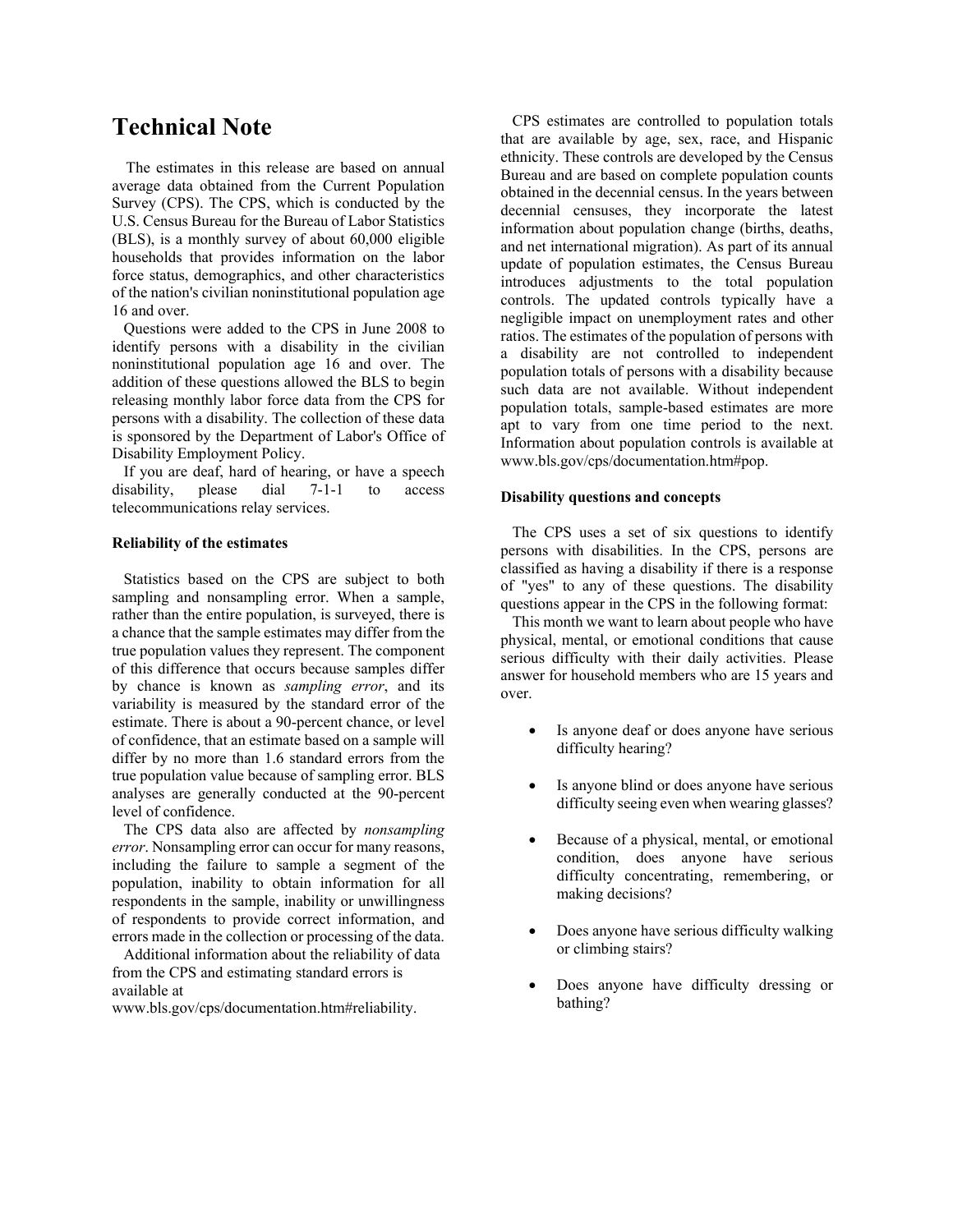• Because of a physical, mental, or emotional condition, does anyone have difficulty doing errands alone such as visiting a doctor's office or shopping?

 The CPS questions for identifying individuals with disabilities are only asked of household members who are age 15 and over. Each of the questions ask the respondent whether anyone in the household has the condition described, and if the respondent replies "yes," they are then asked to identify everyone in the household who has the condition. Labor force measures from the CPS are tabulated for persons age 16 and over. More information on the disability questions and the limitations of the CPS disability data is available on the BLS website at www.bls.gov/cps/cpsdisability\_faq.htm.

### **Other definitions**

 Other definitions used in this release are described briefly below. Additional information on the concepts and methodology of the CPS is available at www.bls.gov/cps/documentation.htm.

 *Employed.* Employed persons are all those who, during the survey reference week, (a) did any work at all as paid employees; (b) worked in their own business, profession, or on their own farm; or (c) worked 15 hours or more as unpaid workers in a family member's business. Persons who were temporarily absent from their jobs because of illness,

bad weather, vacation, labor dispute, or another reason also are counted as employed. *Unemployed.* Unemployed persons are those who

had no employment during the reference week, were available for work at that time, and had made specific efforts to find employment sometime during the 4 week period ending with the reference week. Persons who were waiting to be recalled to a job from which they had been laid off need not have been looking for work to be classified as unemployed.

 *Civilian labor force.* The civilian labor force comprises all persons classified as employed or unemployed.

 *Unemployment rate.* The unemployment rate represents the number of unemployed persons as a percent of the civilian labor force.

 *Not in the labor force.* Persons not in the labor force include all those who are not classified as employed or unemployed. Information is collected on their desire for and availability to take a job at the time of the CPS interview, job search activity in the prior year, and reason for not looking in the 4-week period

ending with the reference week. This group includes individuals *marginally attached to the labor force*, defined as persons not in the labor force who want and are available for a job and who have looked for work sometime in the past 12 months (or since the end of their last job if they held one within the past 12 months). They are not counted as unemployed because they had not actively searched for work in the prior 4 weeks. Within the marginally attached group are *discouraged workers*—persons who are not currently looking for work because they believe there are no jobs available or there are none for which they would qualify. The *other persons marginally attached to the labor force* group includes persons who want a job but had not looked for work in the past 4 weeks for reasons such as family responsibilities or transportation problems.

 *Part time for economic reasons.* Persons classified as at work part time for economic reasons, a measure sometimes referred to as involuntary part time, are those who gave an economic reason for working 1 to 34 hours during the reference week. Economic reasons include slack work or unfavorable business conditions, inability to find full-time work, and seasonal declines in demand. Those who usually work part time must also indicate that they want and are available for full-time work to be classified as part time for economic reasons.

 *Occupation, industry, and class of worker.* The occupation, industry, and class of worker classifications for the employed relate to the job held in the survey reference week. Persons with two or more jobs are classified in the job at which they worked the greatest number of hours. Persons are classified using the 2018 Census occupational and 2017 Census industry classification systems. The class-of-worker breakdown assigns workers to the following categories: private and government wage and salary workers, self-employed workers, and unpaid family workers. Wage and salary workers receive wages, salary, commissions, tips, or pay in kind from a private employer or from a government unit. Self-employed persons are those who work for profit or fees in their own business, profession, trade, or farm. Only the unincorporated self-employed are included in the self-employed category. Selfemployed persons who respond that their businesses are incorporated are included among wage and salary workers. Unpaid family workers are persons working without pay for 15 hours a week or more on a farm or in a business operated by a family member in their household.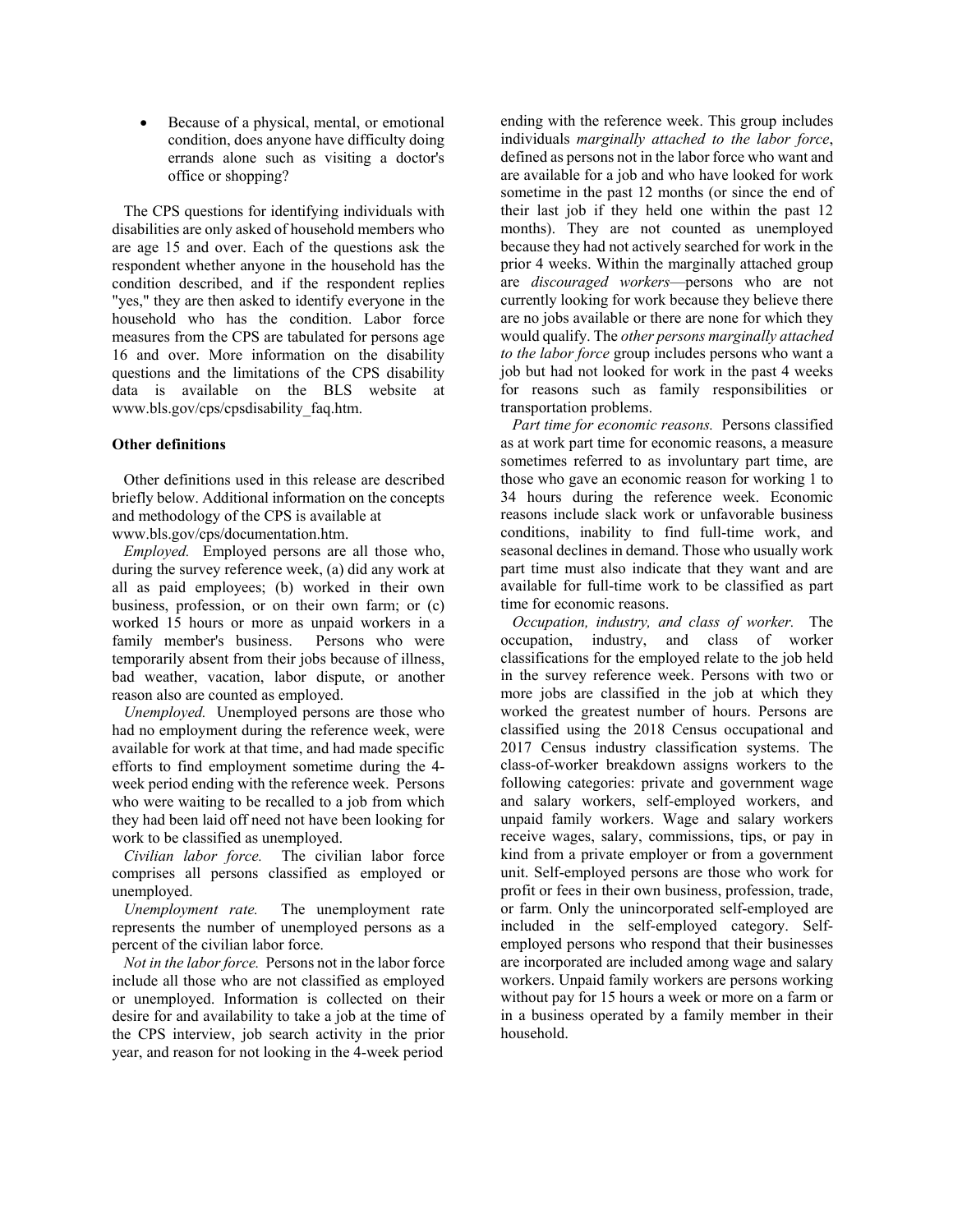### **Table 1. Employment status of the civilian noninstitutional population by disability status and selected characteristics, 2021 annual averages**

[Numbers in thousands]

|                                           | Civilian               | Civilian labor force |              |         |                          |       |            |                 |
|-------------------------------------------|------------------------|----------------------|--------------|---------|--------------------------|-------|------------|-----------------|
|                                           | noninsti-              |                      | Participa-   |         | Employed                 |       | Unemployed | Not in<br>labor |
| Characteristic                            | tutional<br>population | Total                | tion<br>rate | Total   | Percent of<br>population | Total | Rate       | force           |
|                                           |                        |                      |              |         |                          |       |            |                 |
| <b>TOTAL</b>                              |                        |                      |              |         |                          |       |            |                 |
|                                           | 261,445                | 161,204              | 61.7         | 152,581 | 58.4                     | 8,623 | 5.3        | 100,241         |
|                                           | 126,487                | 85,505               | 67.6         | 80,829  | 63.9                     | 4,676 | 5.5        | 40,983          |
|                                           | 134,958                | 75,699               | 56.1         | 71,752  | 53.2                     | 3,948 | 5.2        | 59,259          |
| PERSONS WITH A DISABILITY                 |                        |                      |              |         |                          |       |            |                 |
|                                           | 31,084                 | 6,619                | 21.3         | 5,950   | 19.1                     | 669   | 10.1       | 24,465          |
|                                           | 14,506                 | 3,483                | 24.0         | 3,132   | 21.6                     | 351   | 10.1       | 11,023          |
|                                           | 16,578                 | 3,136                | 18.9         | 2,818   | 17.0                     | 318   | 10.1       | 13,442          |
| Age                                       |                        |                      |              |         |                          |       |            |                 |
|                                           | 15,586                 | 5,477                | 35.1         | 4,886   | 31.4                     | 591   | 10.8       | 10,108          |
|                                           | 762                    | 185                  | 24.3         | 146     | 19.1                     | 39    | 21.1       | 577             |
|                                           | 1,021                  | 477                  | 46.7         | 398     | 39.0                     | 79    | 16.5       | 544             |
|                                           | 2,230                  | 1,080                | 48.4         | 941     | 42.2                     | 139   | 12.9       | 1,150           |
|                                           | 2,307                  | 989                  | 42.9         | 884     | 38.3                     | 105   | 10.6       | 1,318           |
|                                           | 3,231                  | 1,163                | 36.0         | 1,050   | 32.5                     | 113   | 9.7        | 2,068           |
|                                           | 6,035                  | 1,584                | 26.2         | 1,467   | 24.3                     | 117   | 7.4        | 4,451           |
|                                           | 15,498                 | 1,142                | 7.4          | 1,063   | 6.9                      | 78    | 6.8        | 14,357          |
| Race and Hispanic or Latino ethnicity     |                        |                      |              |         |                          |       |            |                 |
|                                           | 24,644                 | 5,335                | 21.6         | 4,839   | 19.6                     | 497   | 9.3        | 19,309          |
|                                           | 4,267                  | 777                  | 18.2         | 659     | 15.4                     | 118   | 15.1       | 3,490           |
|                                           | 947                    | 168                  | 17.7         | 154     | 16.2                     | 14    | 8.5        | 779             |
|                                           | 3,852                  | 947                  | 24.6         | 821     | 21.3                     | 126   | 13.3       | 2,904           |
| <b>Educational attainment</b>             |                        |                      |              |         |                          |       |            |                 |
|                                           | 29,301                 | 5,957                | 20.3         | 5,405   | 18.4                     | 551   | 9.3        | 23,344          |
| Less than a high school diploma           | 4,654                  | 443                  | 9.5          | 374     | 8.0                      | 69    | 15.7       | 4,211           |
|                                           | 10,596                 | 1,740                | 16.4         | 1,548   | 14.6                     | 192   | 11.0       | 8,856           |
|                                           | 7,962                  | 1,966                | 24.7         | 1,799   | 22.6                     | 167   | 8.5        | 5,997           |
| Bachelor's degree and higher <sup>2</sup> | 6,088                  | 1,808                | 29.7         | 1,685   | 27.7                     | 123   | 6.8        | 4,280           |
|                                           |                        |                      |              |         |                          |       |            |                 |
| PERSONS WITH NO DISABILITY                |                        |                      |              |         |                          |       |            |                 |
|                                           | 230,361                | 154,585              | 67.1         | 146,631 | 63.7                     | 7,954 | 5.1        | 75,776          |
|                                           | 111,982                | 82,022               | 73.2         | 77,697  | 69.4                     | 4,325 | 5.3        | 29,960          |
|                                           | 118,380                | 72,563               | 61.3         | 68,934  | 58.2                     | 3,629 | 5.0        | 45,816          |
| Age                                       |                        |                      |              |         |                          |       |            |                 |
|                                           | 189,669                | 145,127              | 76.5         | 137,567 | 72.5                     | 7,560 | 5.2        | 44,542          |
|                                           | 15,691                 | 5,777                | 36.8         | 5,120   | 32.6                     | 657   | 11.4       | 9,914           |
|                                           | 19,788                 | 14,248               | 72.0         | 13,010  | 65.7                     | 1,238 | 8.7        | 5,539           |
|                                           | 42,521                 | 35,590               | 83.7         | 33,637  | 79.1                     | 1,953 | 5.5        | 6,931           |
|                                           | 39,536                 | 33,332               | 84.3         | 31,851  | 80.6                     | 1,481 | 4.4        | 6,204           |
|                                           | 36,283                 | 30,714               | 84.7         | 29,504  | 81.3                     | 1,210 | 3.9        | 5,569           |
|                                           | 35,850                 | 25,466               | 71.0         | 24,445  | 68.2                     | 1,021 | 4.0        | 10,384          |
|                                           | 40,692                 | 9,458                | 23.2         | 9,064   | 22.3                     | 394   | 4.2        | 31,234          |
| Race and Hispanic or Latino ethnicity     |                        |                      |              |         |                          |       |            |                 |
|                                           | 177,237                | 118,809              | 67.0         | 113,452 | 64.0                     | 5,357 | 4.5        | 58,428          |
|                                           | 29,347                 | 19,706               | 67.1         | 18,067  | 61.6                     | 1,639 | 8.3        | 9,641           |
|                                           | 15,574                 | 10,377               | 66.6         | 9,862   | 63.3                     | 514   | 5.0        | 5,197           |
|                                           | 41,051                 | 28,476               | 69.4         | 26,608  | 64.8                     | 1,869 | 6.6        | 12,574          |
| <b>Educational attainment</b>             |                        |                      |              |         |                          |       |            |                 |
|                                           | 194,882                | 134,560              | 69.0         | 128,501 | 65.9                     | 6,059 | 4.5        | 60,323          |
|                                           | 15,349                 | 8,564                | 55.8         | 7,890   | 51.4                     | 674   | 7.9        | 6,784           |
|                                           | 52,638                 | 33,254               | 63.2         | 31,273  | 59.4                     | 1,981 | 6.0        | 19,383          |
|                                           | 48,692                 | 33,722               | 69.3         | 32,056  | 65.8                     | 1,666 | 4.9        | 14,970          |
| Bachelor's degree and higher <sup>2</sup> | 78,204                 | 59,019               | 75.5         | 57,282  | 73.2                     | 1,738 | 2.9        | 19,185          |
|                                           |                        |                      |              |         |                          |       |            |                 |

<sup>1</sup> Includes persons with a high school diploma or equivalent.

<sup>2</sup> Includes persons with bachelor's, master's, professional, and doctoral degrees.

NOTE: Estimates for the above race groups (White, Black or African American, and Asian) do not sum to totals because data are not presented for all races. Persons<br>whose ethnicity is identified as Hispanic or Latino may be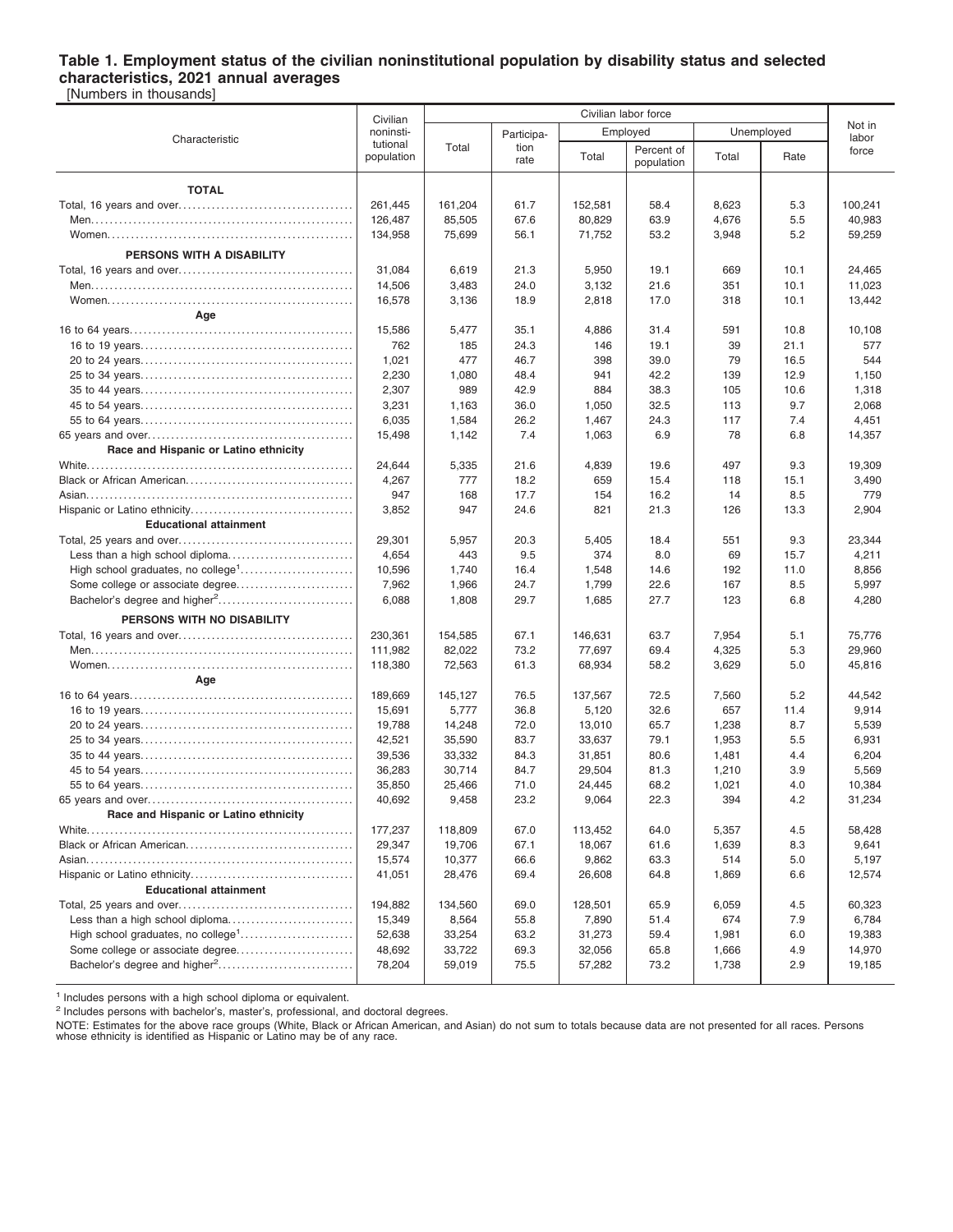### **Table 2. Employed full- and part-time workers by disability status and age, 2021 annual averages**

[Numbers in thousands]

|                            |         | At work                      |                              |                                                   |
|----------------------------|---------|------------------------------|------------------------------|---------------------------------------------------|
| Disability status and age  | Total   | Usually<br>work<br>full time | Usually<br>work<br>part time | part time for<br>economic<br>reasons <sup>1</sup> |
| <b>TOTAL</b>               |         |                              |                              |                                                   |
|                            | 152.581 | 127,159                      | 25.421                       | 4.914                                             |
|                            | 142,453 | 120,525                      | 21,928                       | 4,653                                             |
|                            | 10.127  | 6.634                        | 3.493                        | 261                                               |
| Persons with a disability  |         |                              |                              |                                                   |
|                            | 5,950   | 4,212                        | 1.738                        | 254                                               |
|                            | 4.886   | 3.619                        | 1.267                        | 228                                               |
|                            | 1.063   | 592                          | 471                          | 26                                                |
| Persons with no disability |         |                              |                              |                                                   |
|                            | 146.631 | 122.948                      | 23,683                       | 4,660                                             |
|                            | 137.567 | 116,906                      | 20.661                       | 4.425                                             |
|                            | 9.064   | 6.042                        | 3.022                        | 235                                               |

<sup>1</sup> Refers to persons who, whether they usually work full or part time, worked 1 to 34 hours during the reference week for an economic reason such as<br>slack work or unfavorable business conditions, inability to find full-ti from their jobs for the entire reference week.

NOTE: Full time refers to persons who usually work 35 hours or more per week; part time refers to persons who usually work less than 35 hours per week.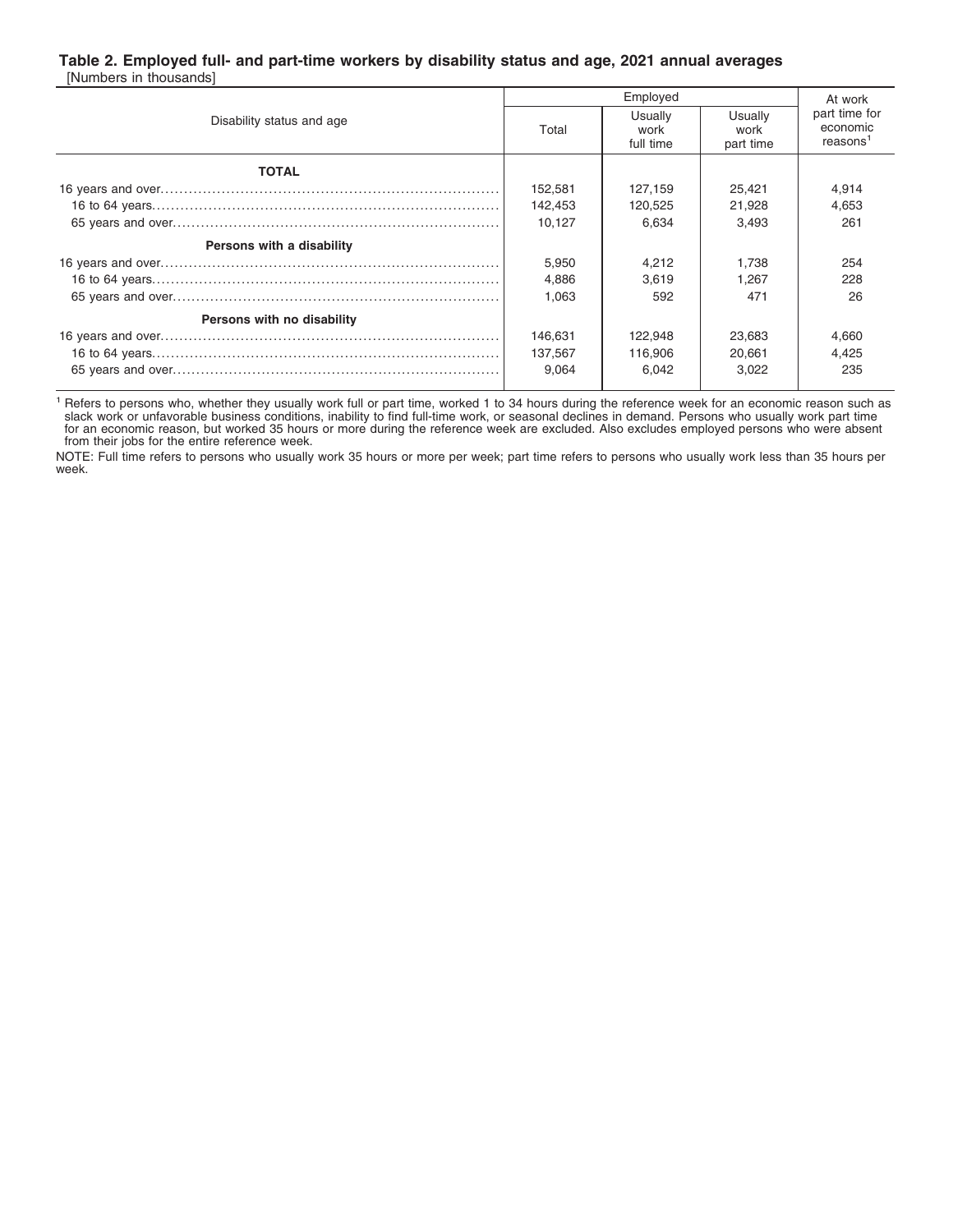### **Table 3. Employed persons by disability status, occupation, and sex, 2021 annual averages**

[Percent distribution]

| Occupation                                         | Persons with a disability |       |       | Persons with no disability |        |        |
|----------------------------------------------------|---------------------------|-------|-------|----------------------------|--------|--------|
|                                                    | Total                     | Men   | Women | Total                      | Men    | Women  |
|                                                    | 5,950                     | 3,132 | 2,818 | 146,631                    | 77,697 | 68,934 |
| Occupation as a percent of total employed          |                           |       |       |                            |        |        |
|                                                    | 100.0                     | 100.0 | 100.0 | 100.0                      | 100.0  | 100.0  |
| Management, professional, and related occupations  | 36.5                      | 34.5  | 38.8  | 42.7                       | 38.6   | 47.2   |
| Management, business, and financial operations     | 15.9                      | 17.5  | 14.2  | 18.4                       | 18.9   | 17.7   |
|                                                    | 11.2                      | 13.3  | 8.8   | 12.5                       | 13.9   | 10.9   |
| Business and financial operations occupations      | 4.7                       | 4.1   | 5.4   | 5.9                        | 5.0    | 6.8    |
|                                                    | 20.6                      | 17.0  | 24.5  | 24.3                       | 19.7   | 29.5   |
| Computer and mathematical occupations              | 3.0                       | 4.4   | 1.5   | 3.8                        | 5.2    | 2.1    |
| Architecture and engineering occupations           | 1.6                       | 2.3   | 0.9   | 2.1                        | 3.3    | 0.8    |
| Life, physical, and social science occupations     | 0.9                       | 0.9   | 0.8   | 1.1                        | 1.1    | 1.1    |
| Community and social service occupations           | 2.0                       | 1.2   | 2.8   | 1.8                        | 1.1    | 2.6    |
|                                                    | 1.0                       | 0.8   | 1.2   | 1.2                        | 1.0    | 1.4    |
| Education, training, and library occupations       | 5.3                       | 2.7   | 8.1   | 5.9                        | 2.9    | 9.2    |
| Arts, design, entertainment, sports, and media     | 2.5                       | 2.4   | 2.6   | 2.0                        | 1.9    | 2.2    |
| Healthcare practitioners and technical occupations | 4.4                       | 2.3   | 6.7   | 6.4                        | 3.1    | 10.1   |
|                                                    | 18.2                      | 14.9  | 21.8  | 15.9                       | 12.7   | 19.5   |
|                                                    | 3.9                       | 1.1   | 7.0   | 3.2                        | 0.9    | 5.7    |
|                                                    | 1.8                       | 2.5   | 1.0   | 2.0                        | 2.8    | 1.0    |
| Food preparation and serving related occupations   | 5.3                       | 4.7   | 6.0   | 4.8                        | 4.1    | 5.6    |
| Building and grounds cleaning and maintenance      | 5.0                       | 5.8   | 4.0   | 3.5                        | 3.9    | 3.1    |
| Personal care and service occupations              | 2.2                       | 0.8   | 3.8   | 2.4                        | 1.0    | 4.0    |
|                                                    | 21.4                      | 14.2  | 29.6  | 19.7                       | 14.4   | 25.7   |
|                                                    | 10.0                      | 8.5   | 11.6  | 9.4                        | 9.0    | 9.9    |
| Office and administrative support occupations      | 11.5                      | 5.7   | 17.9  | 10.3                       | 5.4    | 15.8   |
| Natural resources, construction, and maintenance   |                           |       |       |                            |        |        |
|                                                    | 9.3                       | 16.0  | 1.8   | 9.1                        | 16.3   | 1.1    |
| Farming, fishing, and forestry occupations         | 0.7                       | 1.0   | 0.3   | 0.7                        | 1.0    | 0.4    |
| Construction and extraction occupations            | 4.7                       | 8.1   | 0.9   | 5.3                        | 9.6    | 0.4    |
| Installation, maintenance, and repair occupations  | 3.9                       | 6.9   | 0.6   | 3.1                        | 5.7    | 0.3    |
| Production, transportation, and material moving    | 14.6                      | 20.4  | 8.1   | 12.6                       | 18.0   | 6.5    |
|                                                    | 5.9                       | 8.0   | 3.6   | 5.2                        | 7.0    | 3.1    |
| Transportation and material moving occupations     | 8.7                       | 12.5  | 4.5   | 7.4                        | 11.0   | 3.4    |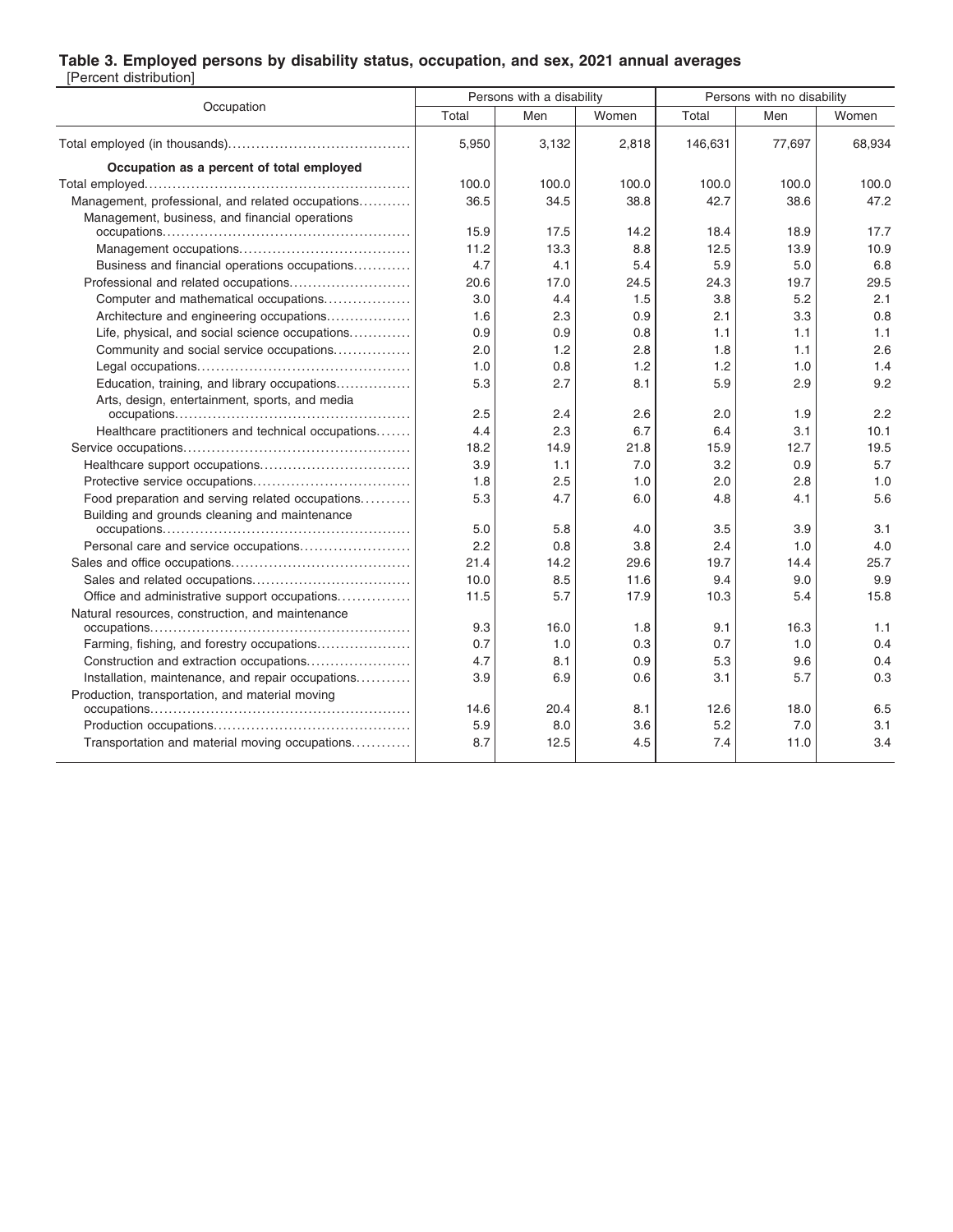### **Table 4. Employed persons by disability status, industry, class of worker, and sex, 2021 annual averages** [Percent distribution]

|                                                |       | Persons with a disability |       | Persons with no disability |        |        |
|------------------------------------------------|-------|---------------------------|-------|----------------------------|--------|--------|
| Industry and class of worker                   | Total | Men                       | Women | Total                      | Men    | Women  |
|                                                | 5,950 | 3.132                     | 2,818 | 146,631                    | 77.697 | 68,934 |
| Industry as a percent of total employed        |       |                           |       |                            |        |        |
|                                                | 100.0 | 100.0                     | 100.0 | 100.0                      | 100.0  | 100.0  |
|                                                | 2.5   | 3.3                       | 1.5   | 1.5                        | 2.0    | 0.9    |
|                                                | 97.5  | 96.7                      | 98.5  | 98.5                       | 98.0   | 99.1   |
| Mining, quarrying, and oil and gas extraction  | 0.3   | 0.5                       | 0.2   | 0.4                        | 0.6    | 0.1    |
|                                                | 6.6   | 10.5                      | 2.2   | 7.4                        | 12.5   | 1.7    |
|                                                | 9.7   | 13.2                      | 5.9   | 9.6                        | 12.9   | 6.0    |
|                                                | 1.9   | 2.5                       | 1.2   | 2.3                        | 3.0    | 1.4    |
|                                                | 13.0  | 12.4                      | 13.7  | 10.5                       | 10.2   | 10.9   |
|                                                | 6.2   | 8.0                       | 4.1   | 6.1                        | 8.8    | 3.2    |
|                                                | 1.3   | 1.7                       | 0.9   | 1.8                        | 2.1    | 1.5    |
|                                                | 6.6   | 6.3                       | 6.9   | 7.0                        | 6.4    | 7.8    |
|                                                | 12.3  | 12.8                      | 11.7  | 12.7                       | 13.7   | 11.4   |
|                                                | 20.7  | 11.1                      | 31.4  | 22.8                       | 11.0   | 36.1   |
|                                                | 8.7   | 8.3                       | 9.1   | 8.3                        | 7.7    | 9.0    |
|                                                | 5.0   | 4.5                       | 5.5   | 4.7                        | 4.3    | 5.2    |
|                                                | 5.3   | 5.0                       | 5.7   | 4.8                        | 4.9    | 4.7    |
| Class of worker as a percent of total employed |       |                           |       |                            |        |        |
|                                                | 100.0 | 100.0                     | 100.0 | 100.0                      | 100.0  | 100.0  |
|                                                | 90.3  | 89.5                      | 91.3  | 93.5                       | 92.8   | 94.4   |
|                                                | 76.5  | 77.6                      | 75.2  | 80.0                       | 81.8   | 77.9   |
|                                                | 13.9  | 11.8                      | 16.1  | 13.6                       | 10.9   | 16.5   |
|                                                | 3.1   | 3.2                       | 3.1   | 2.5                        | 2.6    | 2.4    |
|                                                | 4.9   | 3.9                       | 6.1   | 4.5                        | 3.3    | 5.9    |
|                                                | 5.8   | 4.8                       | 6.9   | 6.5                        | 5.0    | 8.2    |
|                                                | 9.6   | 10.4                      | 8.6   | 6.4                        | 7.2    | 5.5    |

<sup>1</sup> Includes a small number of unpaid family workers, not shown separately.

<sup>2</sup> Includes self-employed workers whose businesses are incorporated.